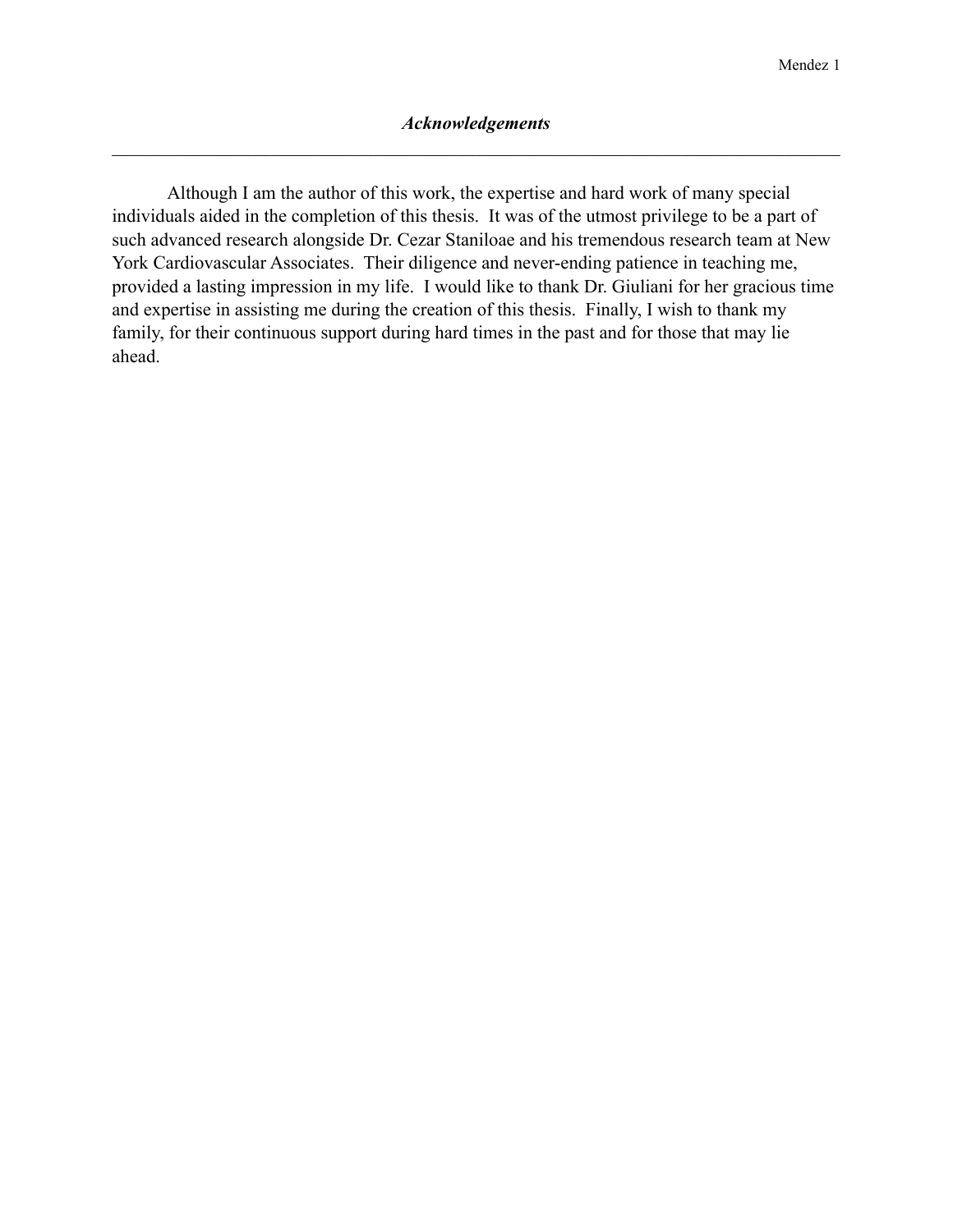Stroke is the second leading cause of death throughout the world, and the third leading cause of death in the United States, behind heart disease and cancer. The incidence of stroke has been gradually increasing with the aging population, and the outcome is often detrimental. It has been shown that the greatest impact on this disease comes from early prevention and intervention.

 The purpose of this study was to establish an area in patients showing no symptoms with moderate carotid stenosis (50-79%) to help identify the individuals and risk factors that lead a patient to a higher risk for stroke. The severity of carotid artery stenosis and plaque composition determine the treatment options. The two imaging modalities utilized in assessing plaque intensity are the Ultrasound and Magnetic Resonance Angiogram (MRA). However, there remained an unknown correlation between components of plaque composition defined by ultrasound versus MRA. My objective was to find the correlation between the two components. With this objective, a hypothesis for the trial was formulated: Ultrasound is equally able to measure plaque volume and heterogeneity when compared with MRA. Twenty subjects who underwent a carotid artery ultrasound and were found to have moderate stenosis, were referred for carotid artery MRA. These imaging modalities assessed percent stenosis severity and plaque heterogeneity index. From the obtained data, the hypothesis was validated as there was no statistical significant difference between plaque volume and heterogeneity of the carotid plaque estimated by either Ultrasound or MRA.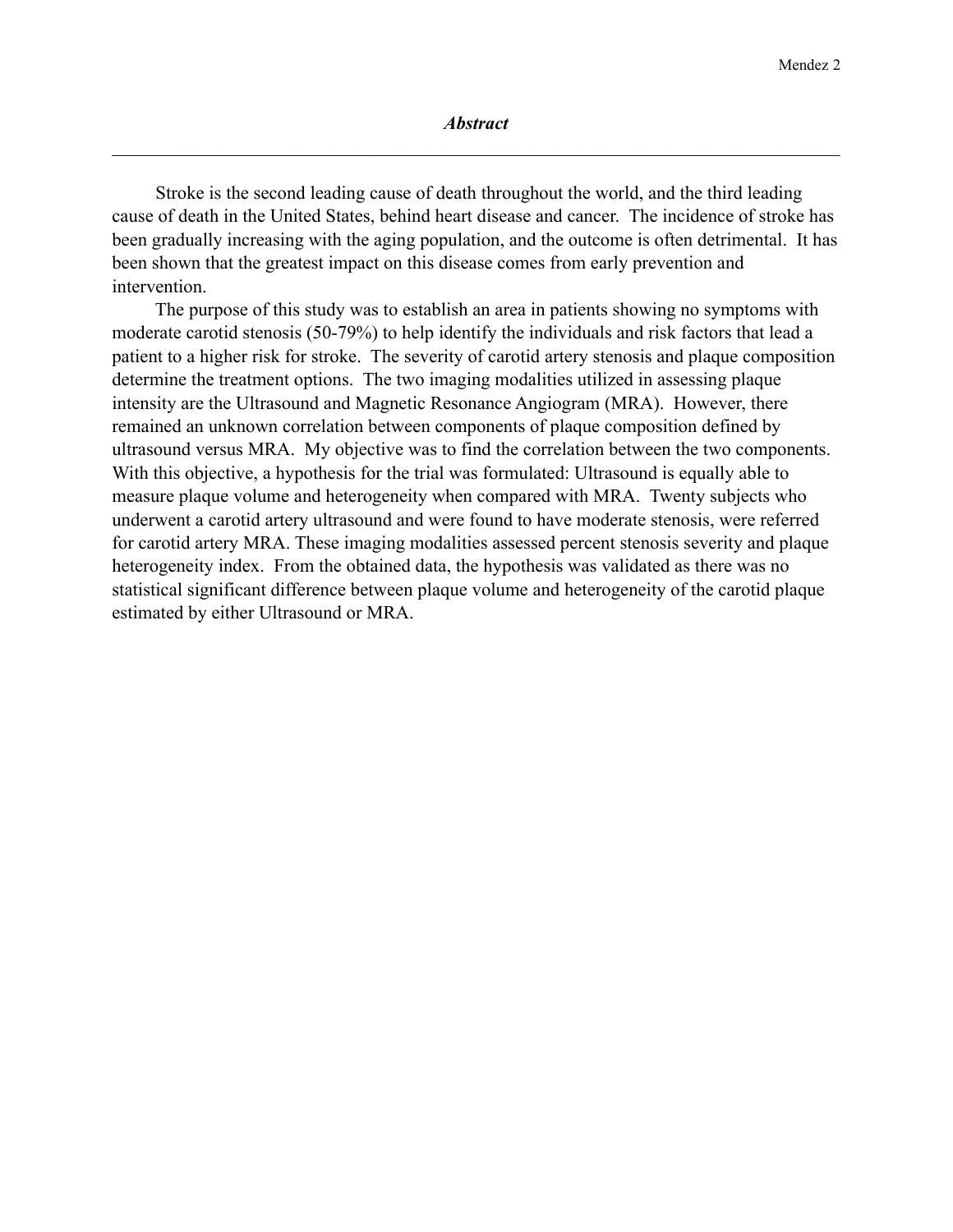# *Table of Contents*

| Chapter I: Introduction and Literature Review | $\overline{4}$ |
|-----------------------------------------------|----------------|
| Chapter II: Objectives and Hypothesis         | 6              |
| Chapter III: Methods and Data Collection      |                |
| Chapter IV: Data Analysis                     | 8              |
| Chapter V: Results                            | 9              |
| Chapter VI: Conclusion                        | 10             |
| Bibliography                                  | 11             |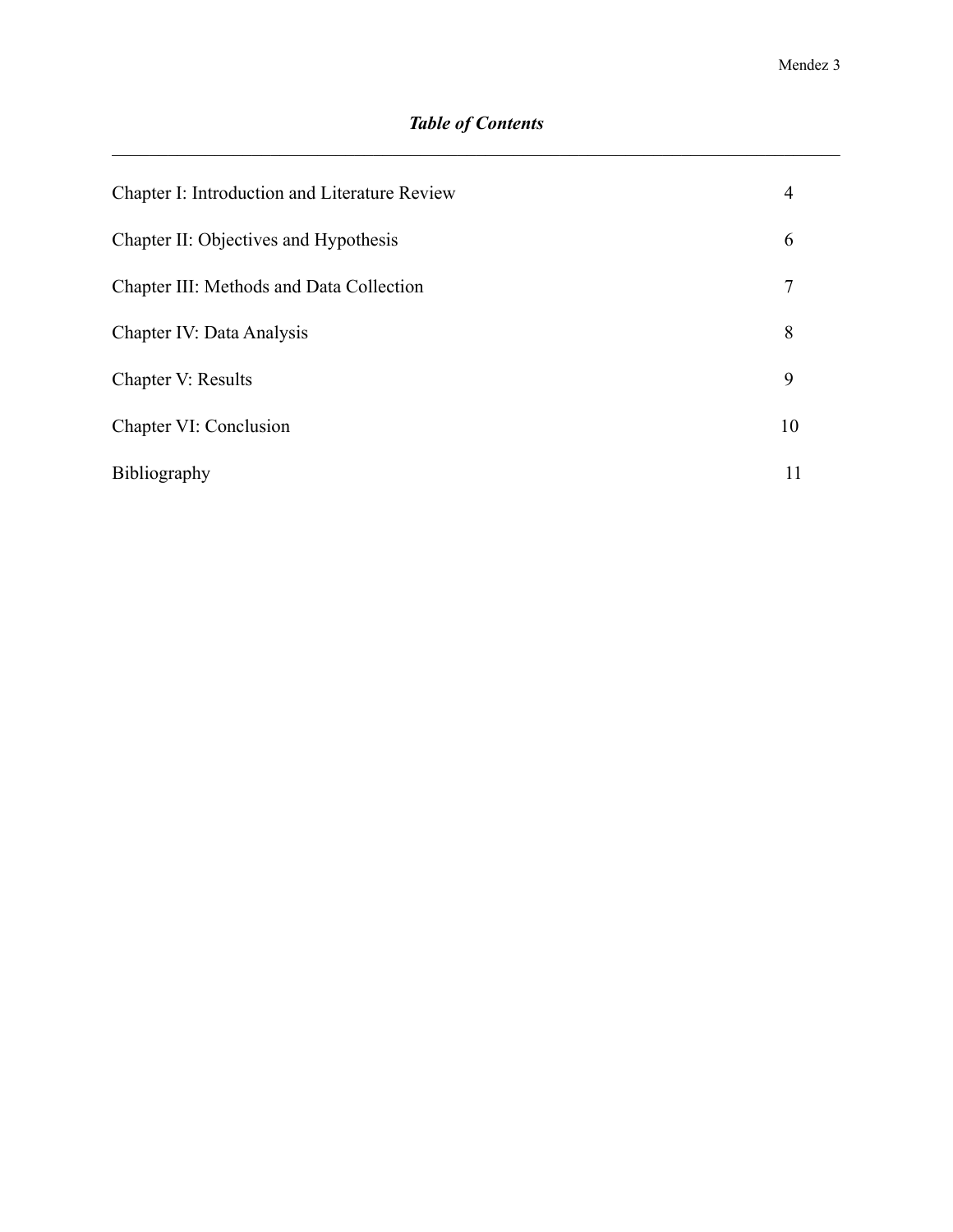#### **Chapter I: Introduction and Literature Review**

 Stroke is the second leading cause of death throughout the world, and the third leading cause of death in the United States, behind heart disease and cancer. The incidence of stroke has been gradually increasing with the aging population [1], and the outcome is often detrimental. It has been shown that the greatest impact on this disease comes from early prevention and intervention; thus it is of the utmost importance to have a clear classification system for risk stratification, treatments and for the best diagnostic techniques. This paper will discuss: the main cause of stroke (CVA), risk stratification categories and criteria, the advantages to carotid endarterectomy (surgery) versus medical therapy, and the advantages and disadvantages seen between two major diagnostic techniques and their overall effect on morbidity and mortality.

 Carotid artery atherosclerosis is a main cause of cerebrovascular disease, accounting for 7% presenting with initial stroke in one study [2] and 10% according to the National Institute of Neurological and Communicative Disorders and Stroke Data Bank [3]. Patients with carotid artery atherosclerosis are categorized within three categories of mild, moderate and severe stenosis. These categories are based on percent of artery stenosis. Several randomized, controlled trials including the North American Symptomatic Carotid Endarterectomy Trial (NASCET), European Carotid Surgery Trial (ECST), and the Veterans Affairs Cooperative Study Program, have reported relative and absolute risk reductions for those randomized to a carotid endarterectomy (CEA) [4,5,8] vs. those receiving medical therapy. After 2 years in NASCET, the combining risk of any stroke occurring on the same side of the body in CEA vs. medical therapy was 9 vs. 26% respectively. In those patients possessing the symptoms pertaining to moderate carotid stenosis (stenosis > 50-69%), the relative and absolute risk reductions for CEA, although not as good as those with severe, still had an overall statistical significance favoring surgery at 5 years [6].

 For patients with no symptoms of carotid stenosis (mild), the benefit of CEA is less clear as seen in three large, randomized controlled trials, the Veterans Affairs Cooperative Study Group (VA trial), the Asymptomatic Carotid Atherosclerosis Study (ACAS), and the Asymptomatic Carotid Surgery Trial (ACST) [8-10]. An analysis of these trials found that in patients with no symptoms of carotid stenosis, there was a small absolute risk reduction of about 3% over three years for the outcome of any stroke in those with CEA; the relative number needed to treat to prevent one stroke at three years was approximately 33 [11]. If a subgroup of these patients, who are at an increased risk of stroke can be identified, then the benefits of CEA would be more clearly established. Various features of plaque morphology can be used to identify patients at risk such as: echogenicity, texture, plaque volume and progression of disease.

 The morphology of such plaques can be studied through the usage of current imaging modalities. Two current imaging modalities, Ultrasound and Magnetic Resonance Angiogram (MRA), provide both advantages and disadvantages regarding their overall effect on morbidity and mortality. While ultrasound has proven useful in risk-classified patients according to plaque intensity, it has well-known limitations such as its subjectivity based on technician experience. In addition, the echogenicity (brightness) and texture of the plaque may be changed by instrument settings. Several studies associate echogenicity to histological components of carotid plaques [12,13] and have shown that heterogeneous, echolucent plaques were associated with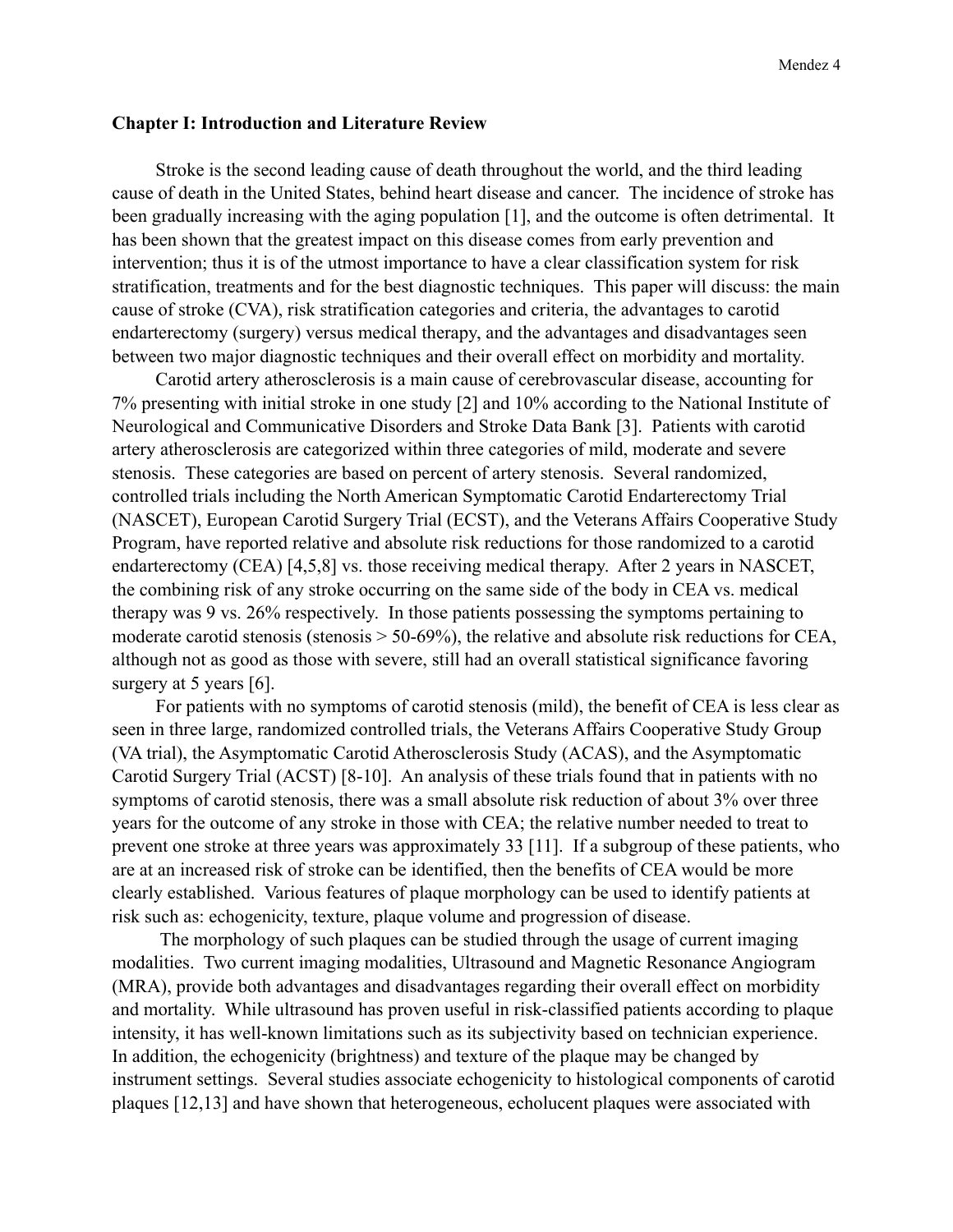higher neurologic events due to their high lipid, more rupture-prone content [14-17]. In addition, echolucent plaques have been associated with an increased number of masses impeding blood flow after CEA [18-20].

 In utilizing the ultrasound diagnostic method, it is necessary to determine which form of ultrasound, 2D or 3D, offers the best assessment. Although 2D ultrasound is used widely to assess degree of stenosis, the ability to detect ulceration is poor with a sensitivity of 41% for plaques causing >50% carotid stenosis [23]. In addition, accurate assessment of plaque changes with 2D is complex because images are difficult to reproduce on serial exams. The atherosclerotic plaque often develops asymmetrically and therefore may not be representative of the entire plaque composition and morphology. Studies of 3D plaque volume measurement allow for the possibility of investigating volume changes that occur in multiple dimensions, such as plaque surface morphology, plaque geometry, and plaque distribution, with improved image quality. Although progress is still needed to develop this technique, several studies have demonstrated that plaque volume could be measured accurately and with low variability, making it a useful tool in clinical studies of progression and regression of carotid plaques [24-25]. It has therefore been hypothesized that the 3D ultrasound technique would improve the ability of identifying vulnerable plaques that are capable of causing cerebral ischemia (an inadequate bloody supply) [26].

 Newer imaging models, such as high resolution MRA, can provide improved risk assessment of carotid plaques [21,22]; however, these models are not yet widely available, remain unproven and have limited possible data with clinical associations.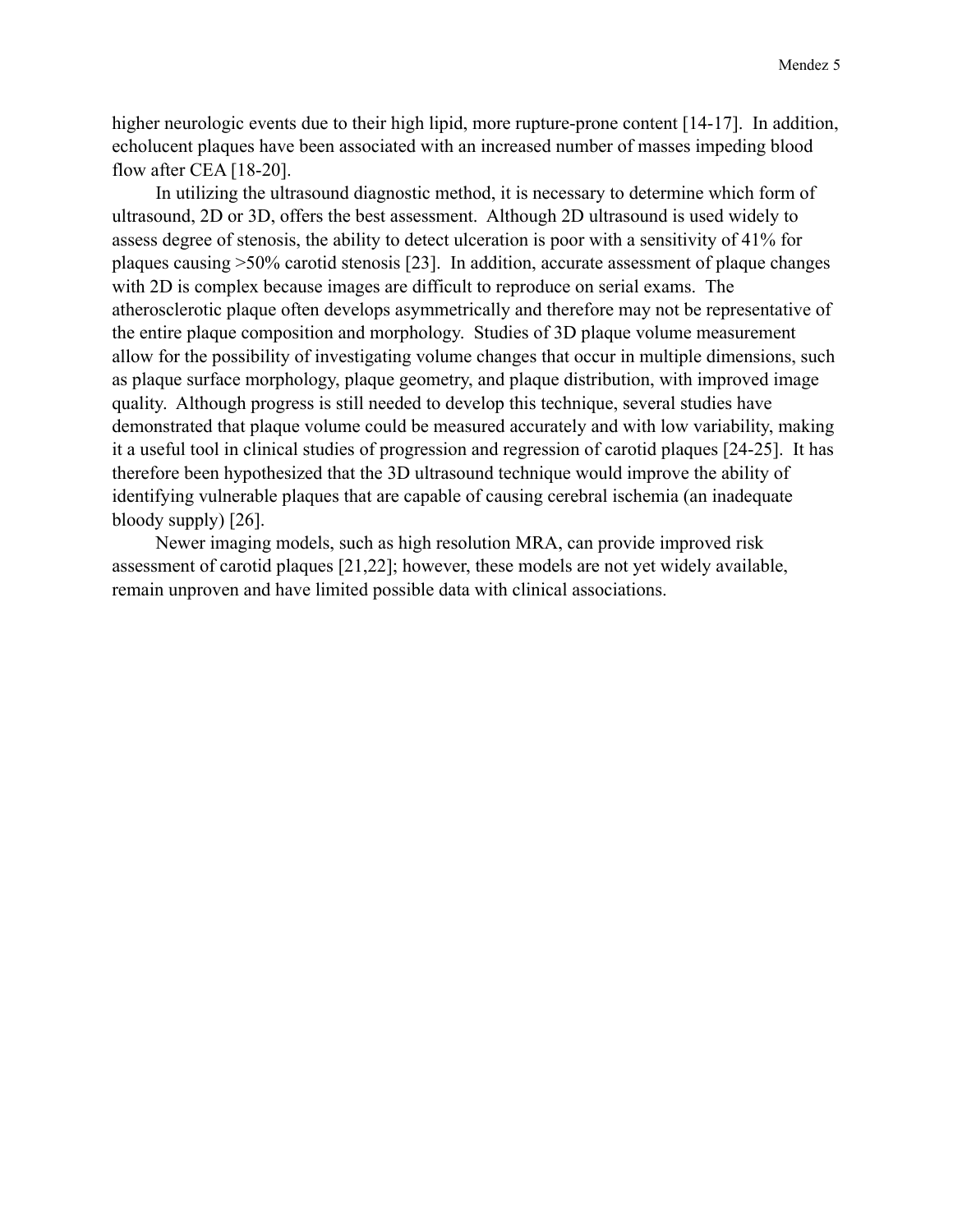### **Chapter II: Objectives and Hypothesis**

 The purpose of this study was to establish an area in patients showing no symptoms with moderate carotid stenosis (50-79%) to help identify the individuals and risk factors that lead a patient to a higher risk for stroke. The severity of carotid artery stenosis and plaque composition determine the treatment options. The two imaging modalities utilized in assessing plaque intensity are the Ultrasound and Magnetic Resonance Angiogram (MRA). However, there remained an unknown correlation between components of plaque composition defined by ultrasound versus MRA. My objective was to find the correlation between the two components. With this objective, a hypothesis was formulated for the trial: Ultrasound is equally able to measure plaque volume and heterogeneity when compared with MRA.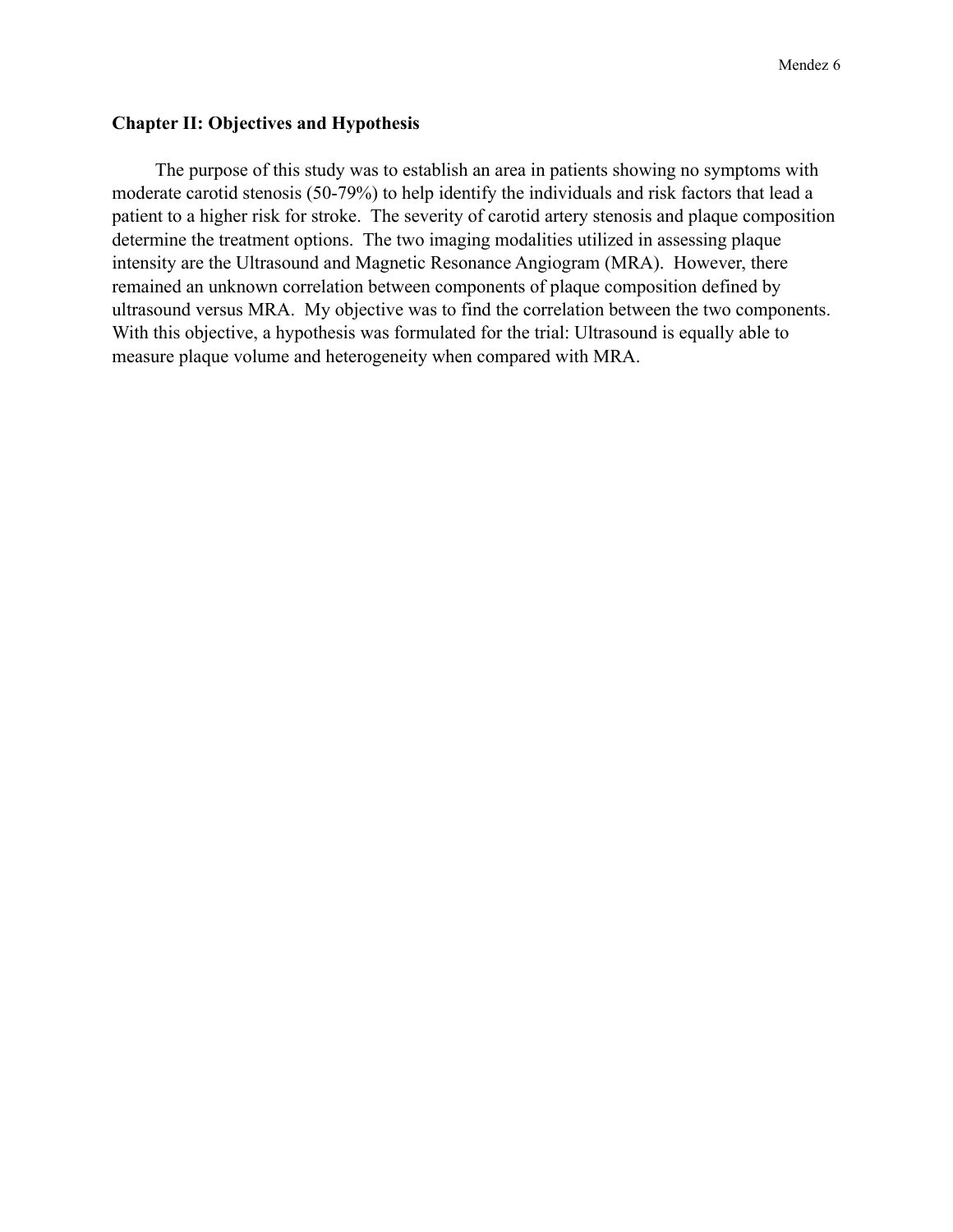#### **Chapter III: Methods and Data Collection**

 This study was a prospective, blinded outcome study. Physicians evaluating ultrasound images were blinded to outcome and clinical information. To assess the trial's hypothesis, there was an enrollment of 30 subjects. Twenty subjects who underwent a carotid artery ultrasound and were found to have moderate stenosis, were referred for carotid artery MRA. The data was collected through patients' medical history (medications, height, weight, age, sex, physical exam, ethnicity, lab tests) and the assessment by both the ultrasound and MRA of percent stenosis severity and plaque heterogeneity index. Plaque heterogeneity index was displayed as 0 for "yes" and 1 for "no".

 Each subject was followed for the duration of the trial to identify the start of stroke or other cerebrovascular symptoms. Any significant cardiovascular event or death was also documented, whether or not it was associated to carotid artery disease. Subjects could have decided to withdraw from participation in the study at their discretion or for any reason beyond their control. In this event, the discontinuation and the reason (if known) was noted on the case report form.

 No compensation was provided to participating subjects. Subject participation did not lead to added costs to the insurance company or to him/herself. All efforts were made to keep subjects' personal information confidential. Only anonymous information was entered into the database. Outcomes were blinded to the physician evaluating the ultrasound images.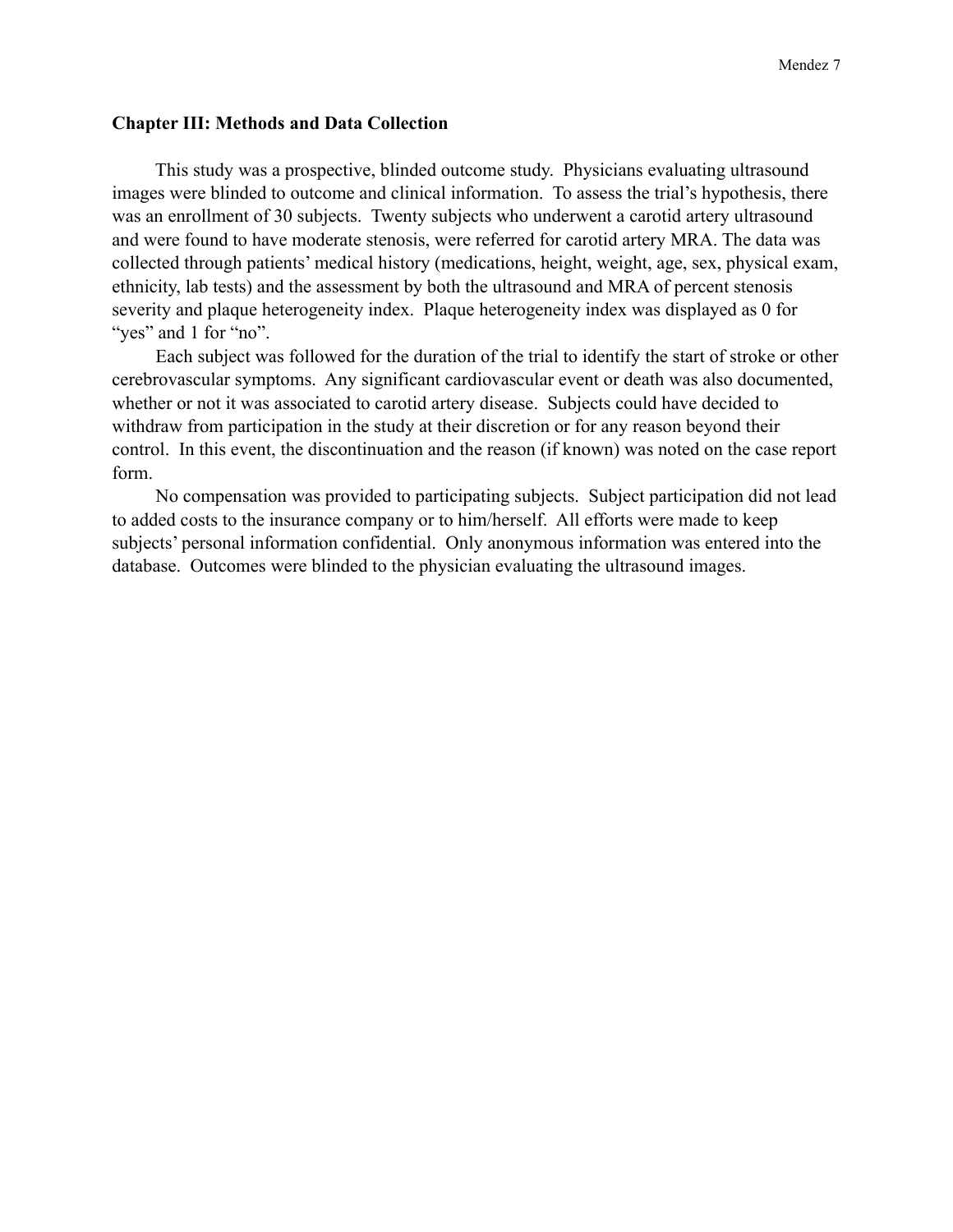## **Chapter IV: Data Analysis**

Stenosis severity and plaque composition, as seen in ultrasound vs. MRA, were compared through statistical analysis. The t-test was used to assess whether the means of ultrasound and MRA variables were statistically different from each other. To test the significance, a risk level was chosen to be  $p < .05$ . Any values less than  $.05$  were considered significant. From the assigned risk level, a Null Hypothesis was developed: There is no difference between Ultrasound variables and MRA variables.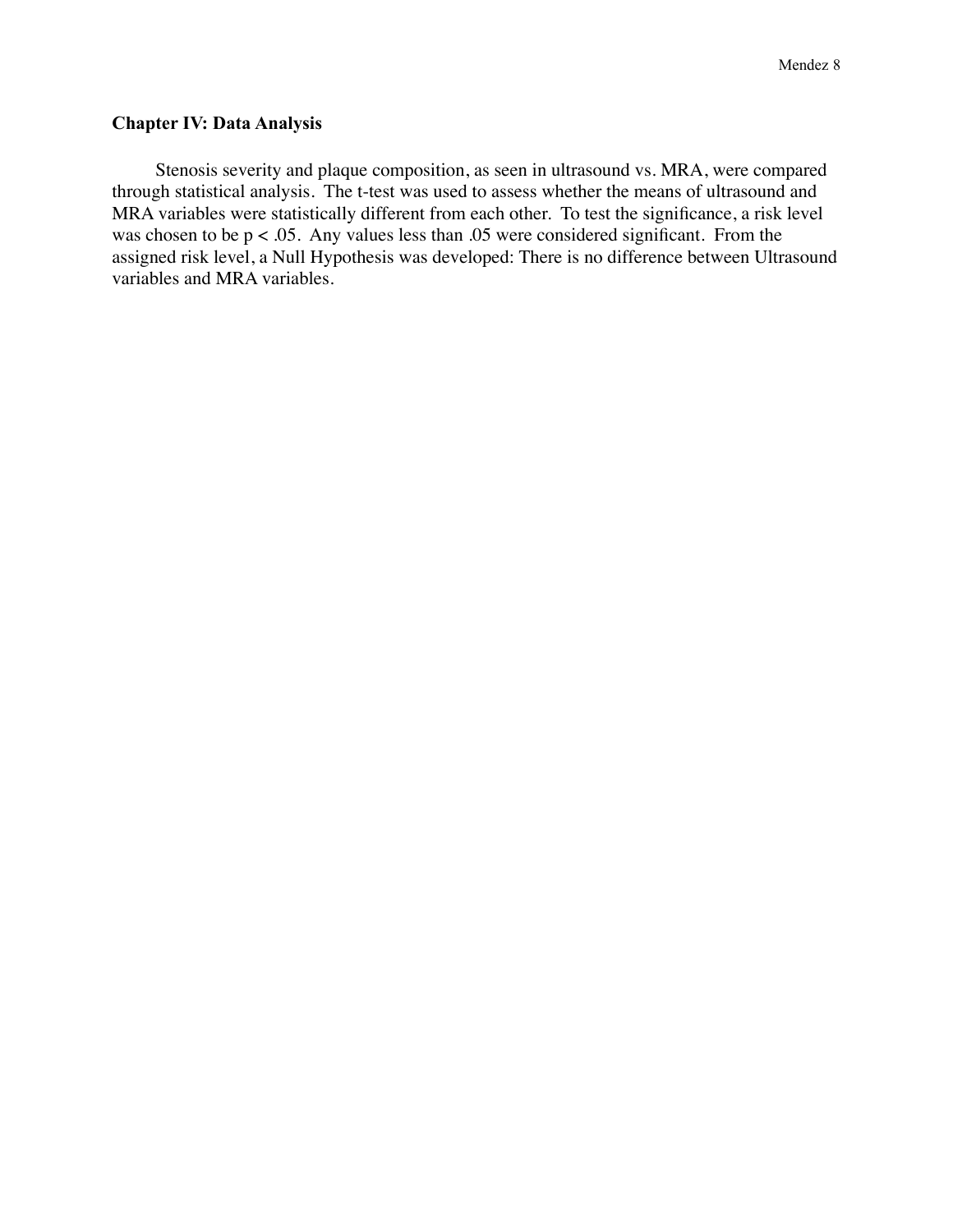**Chapter V: Results**

| Subject        | <b>Plaque Volume</b> |            | Heterogeneity     |                  |
|----------------|----------------------|------------|-------------------|------------------|
|                | <b>Ultrasound</b>    | <b>MRA</b> | <b>Ultrasound</b> | <b>MRA</b>       |
| $\mathbf{1}$   | 6.2                  | 6.1        | $\boldsymbol{0}$  | $\boldsymbol{0}$ |
| $\overline{2}$ | 5.9                  | 6.3        | $\boldsymbol{0}$  | $\boldsymbol{0}$ |
| $\overline{3}$ | 6.3                  | 5.8        | $\boldsymbol{0}$  | $\mathbf{1}$     |
| $\overline{4}$ | 6.1                  | 6.0        | $\mathbf{1}$      | $\mathbf{1}$     |
| 5              | 4.5                  | 4.2        | $\mathbf 1$       | $\mathbf{1}$     |
| 6              | 5.9                  | 6.1        | $\boldsymbol{0}$  | $\mathbf{1}$     |
| $\overline{7}$ | 6.0                  | 5.8        | $\boldsymbol{0}$  | $\boldsymbol{0}$ |
| $8\,$          | 8.2                  | 7.9        | $\mathbf{1}$      | $\mathbf{1}$     |
| 9              | 8.4                  | 7.9        | $\mathbf{1}$      | $\mathbf{1}$     |
| $10\,$         | 3.9                  | 4.1        | $\boldsymbol{0}$  | $\boldsymbol{0}$ |
| 11             | 6.0                  | 6.2        | $\mathbf{1}$      | $\boldsymbol{0}$ |
| 12             | 6.9                  | 5.7        | $\mathbf{1}$      | $\boldsymbol{0}$ |
| 13             | 4.5                  | 4.3        | $\mathbf{1}$      | $\mathbf{1}$     |
| 14             | 8.2                  | 7.8        | $\boldsymbol{0}$  | $\mathbf{1}$     |
| 15             | 4.8                  | 4.5        | $\mathbf{1}$      | $\boldsymbol{0}$ |
| 16             | 6.5                  | 6.2        | $\boldsymbol{0}$  | $\mathbf{1}$     |
| 17             | 6.1                  | 6.0        | $\boldsymbol{0}$  | $\boldsymbol{0}$ |
| $18\,$         | 5.5                  | 5.8        | $\mathbf 1$       | $\boldsymbol{0}$ |
| 19             | 6.3                  | 6.1        | $\mathbf{1}$      | $\mathbf{1}$     |
| $20\,$         | 5.3                  | 5.6        | $\boldsymbol{0}$  | $\mathbf{1}$     |
| Mean           | 6.025                | 5.920      |                   |                  |
| $t$ -test      | 0.7737               |            | 0.7590            |                  |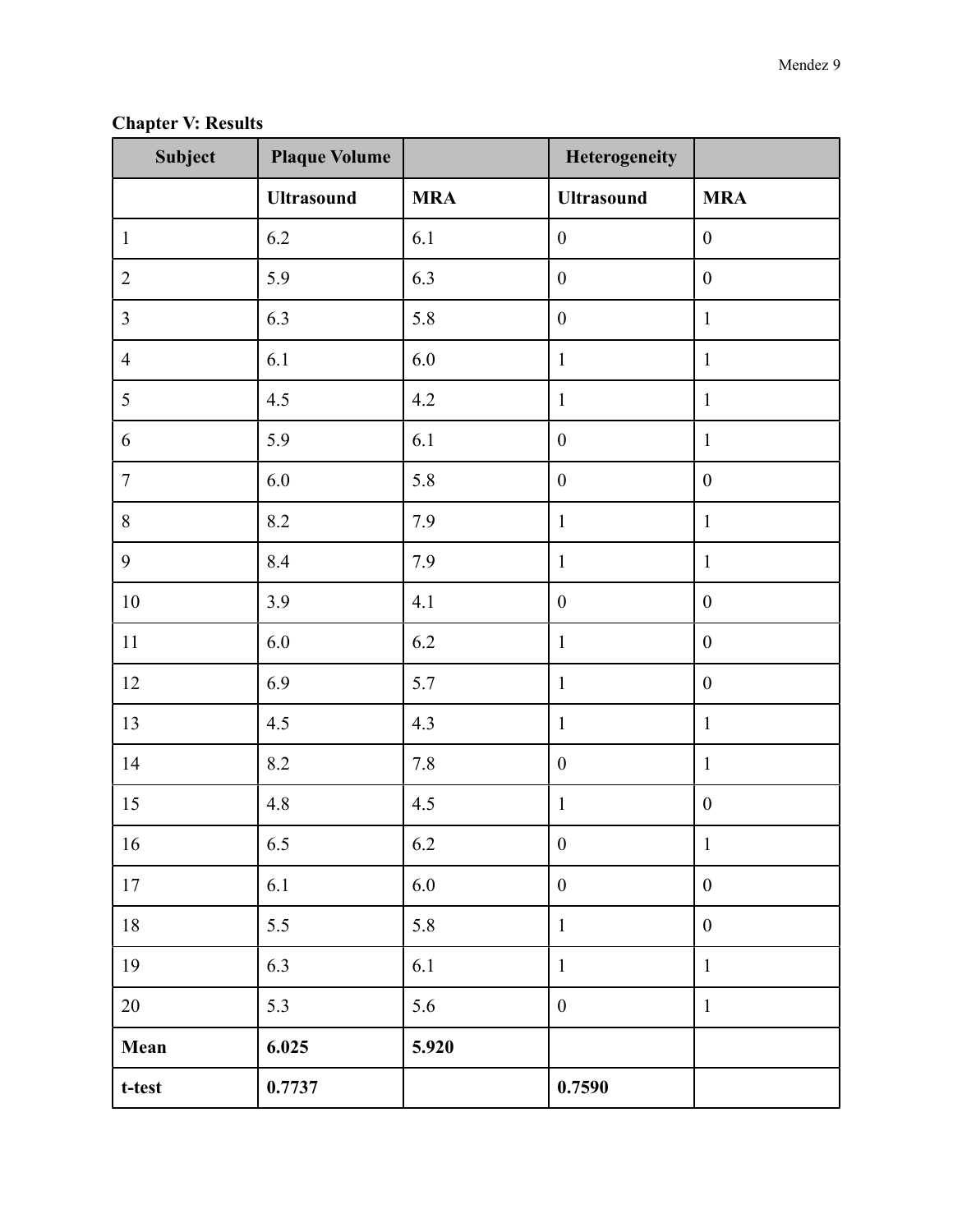## **Chapter VI: Conclusion**

 From the obtained data, it was evident that the t-test values were greater than 0.05. Thus, the hypothesis was validated as there was no statistical, significant difference between plaque volume and heterogeneity of the carotid plaque estimated by either Ultrasound or MRA. The results of this study conclude that ultrasound and MRA are complementary modalities that should be utilized together in the attempt to develop an accurate assessment of plaque intensity.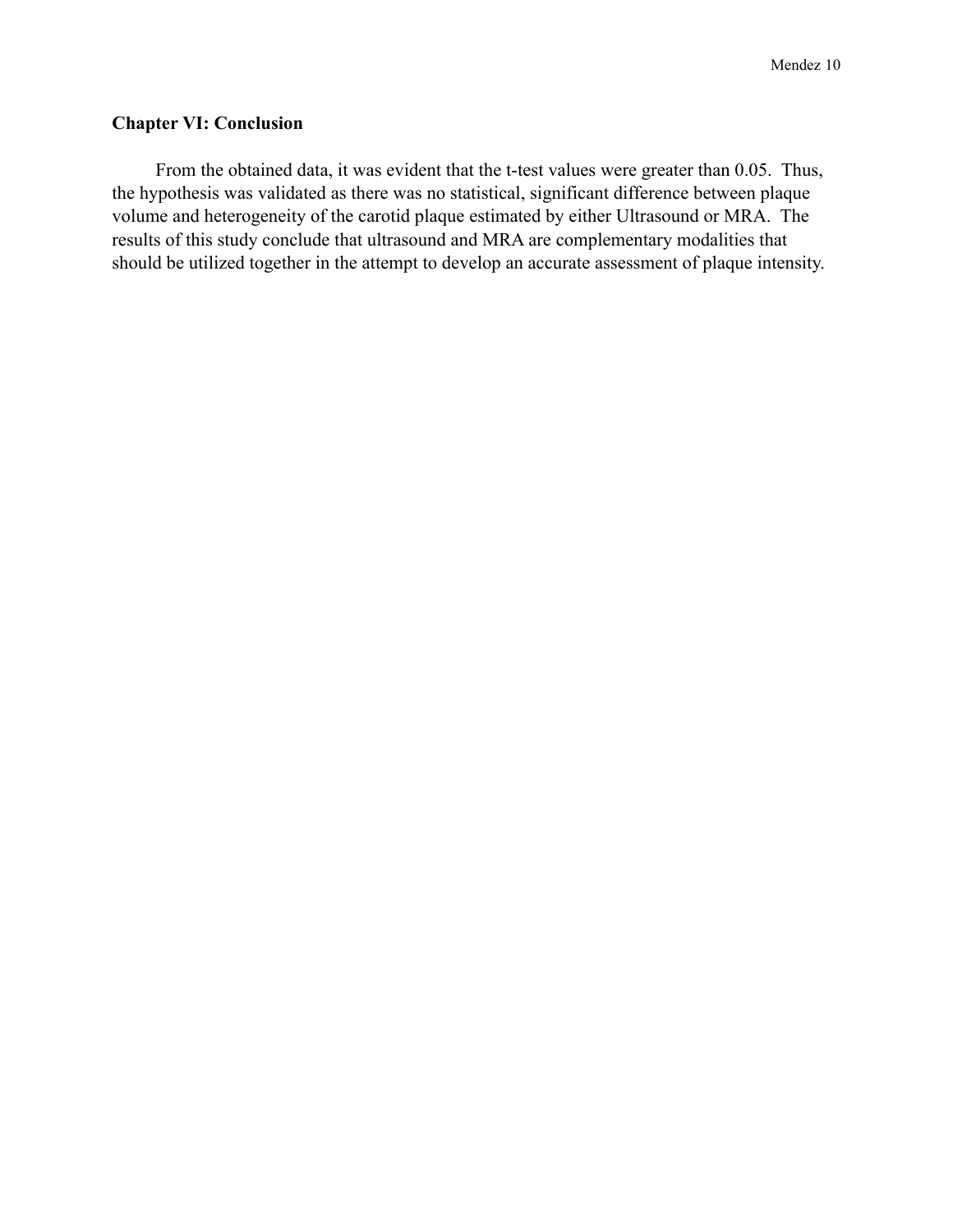## **Bibliography**

[1] Rothwell, PM, Coull, AJ, Giles, MF, et al. Change in stroke incidence, mortality, casefatality, severity, and risk factors in Oxfordshire, UK from 1981 to 2004 (Oxford Vascular Study). Lancet 2004; 363:1925.

[2] Liberato, B, Chong, K, Lee, H, Trocio, S, et al. Degree of Carotid Artery Stenosis and Potential Eligibility for Intervention: the Northern Manhattan Stroke Study. Neurology 2004; 62 (Suppl 5): A139. Abstract.

[3] Foulkes MA, Wolf PA, Price TR, Mohr JP, Hier DB. The Stroke Data Bank: design, methods and baseline characteristics. Stroke 1988;19:547-54.

[4] Beneficial effect of carotid endarterectomy in symptomatic patients with high-grade carotid stenosis. North American Symptomatic Carotid Endarterectomy Trial Collaborators. N Engl J Med 1991; 325:445.

[5]MRC European Carotid Surgery Trial: interim results for symptomatic patients with severe (70-99%) or with mild (0-29%) carotid stenosis. European Carotid Surgery Trialists' Collaborative Group. Lancet 1991; 337:1235.

[6] Barnett, HJM, Taylor, DW, Eliasziw, M, et al. Benefit of carotid endarterectomy in patients with symptomatic moderate or severe stenosis. North American Symptomatic Carotid Endarterectomy Trial Collaborators. N Engl J Med 1998; 339:1415

[8] Hobson, RW 2d, Weiss, DG, Fields, WS, et al. Efficacy of carotid endarterectomy for asymptomatic carotid stenosis. The Veterans Affairs Cooperative Study Group. N Engl J Med 1993; 328:221.

[9] Endarterectomy for asymptomatic carotid artery stenosis. Executive Committee for the Asymptomatic Carotid Atherosclerosis Study. JAMA 1995; 273:1421.

[10] Halliday, A, Mansfield, A, Marro, J, et al. Prevention of disabling and fatal strokes by successful carotid endarterectomy in patients without recent neurological symptoms: randomised controlled trial. Lancet 2004; 363:1491.

[11] Chambers, B, Donnan, G, Chambers, B. Carotid endarterectomy for asymptomatic carotid stenosis. Cochrane Database Syst Rev 2005;CD001923.

[12] El-Barghouty NM, Levine T, Ladva S, et al. Histological verification of computerised carotid plaque characterisation. Eur J Vasc Endovasc Surg. 1996;11:414 – 416.

[13] Gronholdt ML, Nordestgaard BG, Wiebe BM, et al. Echo-lucency of computerized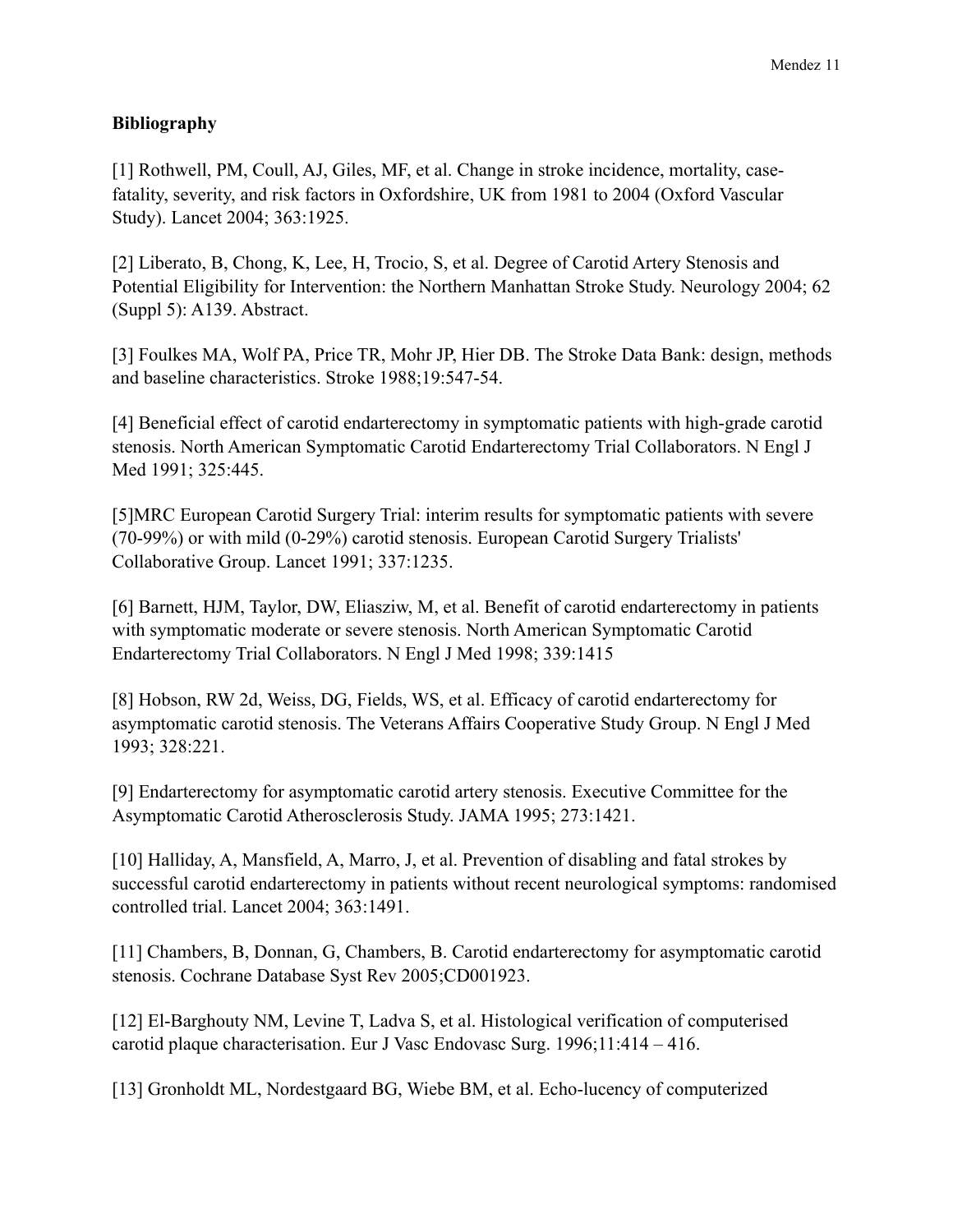ultrasound images of carotid atherosclerotic plaques are associated with increased levels of triglyceride-rich lipoproteins as well as increased plaque lipid content. Circulation. 1998;97:34 – 40

[14] Polak JF, Shemanski L, O'Leary DH, et al. Hypoechoic plaque at US of the carotid artery: an independent risk factor for incident stroke in adults aged 65 years or older: Cardiovascular Health Study. Radiology. 1998; 208:649 – 654.

[15] Mathiesen EB, Bonaa KH, Joakimsen O. Echolucent plaques are associated with high risk of ischemic cerebrovascular events in carotid stenosis: the Tromso Study. Circulation. 2001;103:2171–2175.

[16] Gronholdt ML, Nordestgaard BG, Schroeder TV, et al. Ultrasonic echolucent carotid plaques predict future strokes. Circulation. 2001;104: 68 –73.

[17] Liapis CD, Kakisis JD, Kostakis AG. Carotid stenosis: factors affecting symptomatology. Stroke. 2001;32:2782–2786.

[18] Ohki T, Marin ML, Lyon RT, et al. Ex vivo human carotid artery bifurcation stenting: correlation of lesion characteristics with embolic potential. J Vasc Surg. 1998;27:463–471.

[19] Tegos TJ, Sabetai MM, Nicolaides AN, et al. Correlates of embolic events detected by means of transcranial Doppler in patients with carotidatheroma. J Vasc Surg. 2001;33:131–138.

[20] Henry M, Henry I, Klonaris C, et al. Benefits of cerebral protectionduring carotid stenting with the PercuSurge GuardWire system: midterm results. J Endovasc Ther. 2002;9:1–13.

[21] Nighoghossian, N, Derex, L, Douek, P. The vulnerable carotid artery plaque: current imaging methods and new perspectives. Stroke 2005; 36:2764.

[22] Takaya, N, Yuan, C, Chu, B, et al. Association between carotid plaque characteristics and subsequent ischemic cerebrovascular events: a prospective assessment with MRI--initial results. Stroke 2006; 37:818.

[23] HennericiM, BaeznerH, DafferrtshoferM. Ultrasound and arterial wall disease. Cerebrovasc Dis 2004;17(Suppl 1):19-33.

[24] Hellopoulos J, Vadikolias K, Piperidou C, Mitalas P. Detection of Carotid Artery Plaque Ulceration Using 3-Dimensional Ultrasound. JNeuroimaging 2009:XX:1-6

[25] Fenster A, Blake C, Gyacskov I, Landry A, Spence JD. 3D Ultrasound analysis of carotid plaque volume and surface morphology. Ultrasonics 2006:44:e153-157